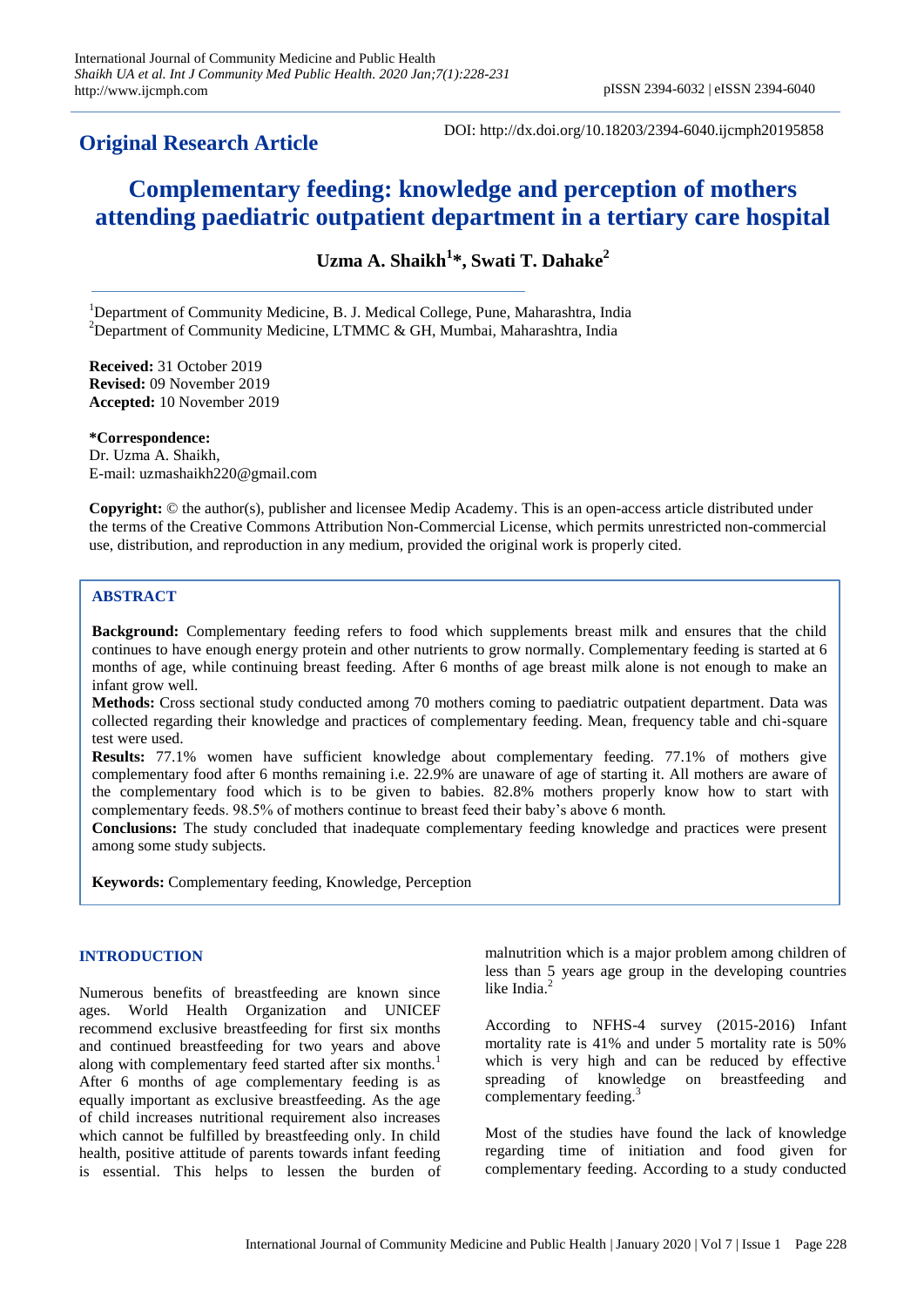in a rural area, correct knowledge of complementary feeding was found in 82.6% women only and absent in 17.4% women.<sup>4</sup>

In this study we assessed knowledge of mothers on complementary feeding coming to paediatric OPD in a tertiary care hospital in a metropolitan city in India.

The objective of the study was to assess knowledge of mothers regarding complementary feeding and to assess their perception with reference to time of initiation and components of complementary foods.

#### **METHODS**

Convenient sampling was done and cross sectional study was conducted among 70 women coming to Paediatric OPD at a tertiary healthcare center in a metropolitan city between the period from January 2018 to March 2018. All mothers having child less than one year of age were included in the study and interviewed. A prevalidated semi-structure questionnaire was prepared in accordance with the study objectives. After obtaining informed consent and establishing rapport, the interviews were conducted in the most common spoken local language in that area.

Ethical clearance was obtained from the Institutional Review Board of the College after submitting the protocol and subsequently answering all their queries.

Permission was obtained from the Head of Department of Paediatrics for conducting the study after giving detailed explanation of all the procedures.

The results were analyzed using SPSS software version 23. Tests applied were percentages, mean, average, Chi-square test.

#### **RESULTS**

Mean age of study subjects was 26.3 years. Majority of the women that is 51 (72.8%) were in the age group of 24-34 years (Table 1). 34 (48.5%) women were educated till  $12<sup>th</sup>$  std, and maximum of them that is 48 (68.5%) belongs to middle and lower middle class. More than 50% women were housewives (Table 2).

54 (77.1%) of mothers give complementary food after 6 months; remaining i.e. 16 (22.9%) were unaware of age of starting it. All mothers were aware of the complementary food which is to be given to babies. 58 (82.8%) mothers properly know how to start with complementary feeds. 69 (98.5%) of mothers continue to breast feed their baby's above 6 month. 69 (98.5%) of mothers properly wash their & baby's hands while feeding the baby. 60 (85.7%) of mothers give water by wati and spoon and 10 (12.9%) give it by bottle 50 (71.4%) of mothers observe only weight of baby for normal growth whereas 20 (28.5%) observe properly weight and height. 49 (70%) of mothers continue breastfeeding and complementary food when baby has diarrhea/ vomiting. All mothers take proper hygienic precautions while feeding. 50 (71.4%) mothers feed their baby with 2 or more items per day. 16 (22.8%) of mothers use commercial baby food products out of which 4 (5.7%) can't afford. 100% of mothers use branded salt in baby's food. 63(90%) of mothers use ghee in making baby's food. 7 (11.4%) of mothers forces baby to eat if they are sick/ doesn't want to eat. 17 (24.2%) gives tea to babies, which is not a good practice of feeding. 4 (5.7%) mothers keep giving new item to baby irrespective of baby's response whereas 26 (37.1%) try to give in next week and 6 (10%) never give it to baby at all. All mothers wash the fruits before giving to babies (Table 3).

| Age (in years) | <b>Frequency</b> |
|----------------|------------------|
| $19-23$        | 10               |
| 24-29          | 23               |
| $30 - 34$      | 28               |
| $35-40$        |                  |

#### **Table 1: Age wise distribution of study subjects (n=70).**

**Table 2: Socio-demographic profile and their association with knowledge of complementary foods among the participants (n=70).**

| <b>Factors</b>            |                     | <b>Total</b> | <b>Yes</b> | N <sub>0</sub> | P value |
|---------------------------|---------------------|--------------|------------|----------------|---------|
| <b>Education of women</b> | Illiterate          |              |            | h              | < 0.05  |
|                           | $1 - 10^{th}$       | 25           | 20         |                |         |
|                           | $11^{th} - 12^{th}$ | 34           | 29         |                |         |
| Socio economic class      | Lower               | 18           |            |                | < 0.05  |
|                           | Lower middle        | 18           | 14         | 4              |         |
|                           | Middle              | 30           | 27         |                |         |
|                           | Upper middle        | 4            |            |                |         |
| Working/non-working       | Working             | 30           | 24         |                | >0.05   |
|                           | Housewife           | 40           | 30         | 10             |         |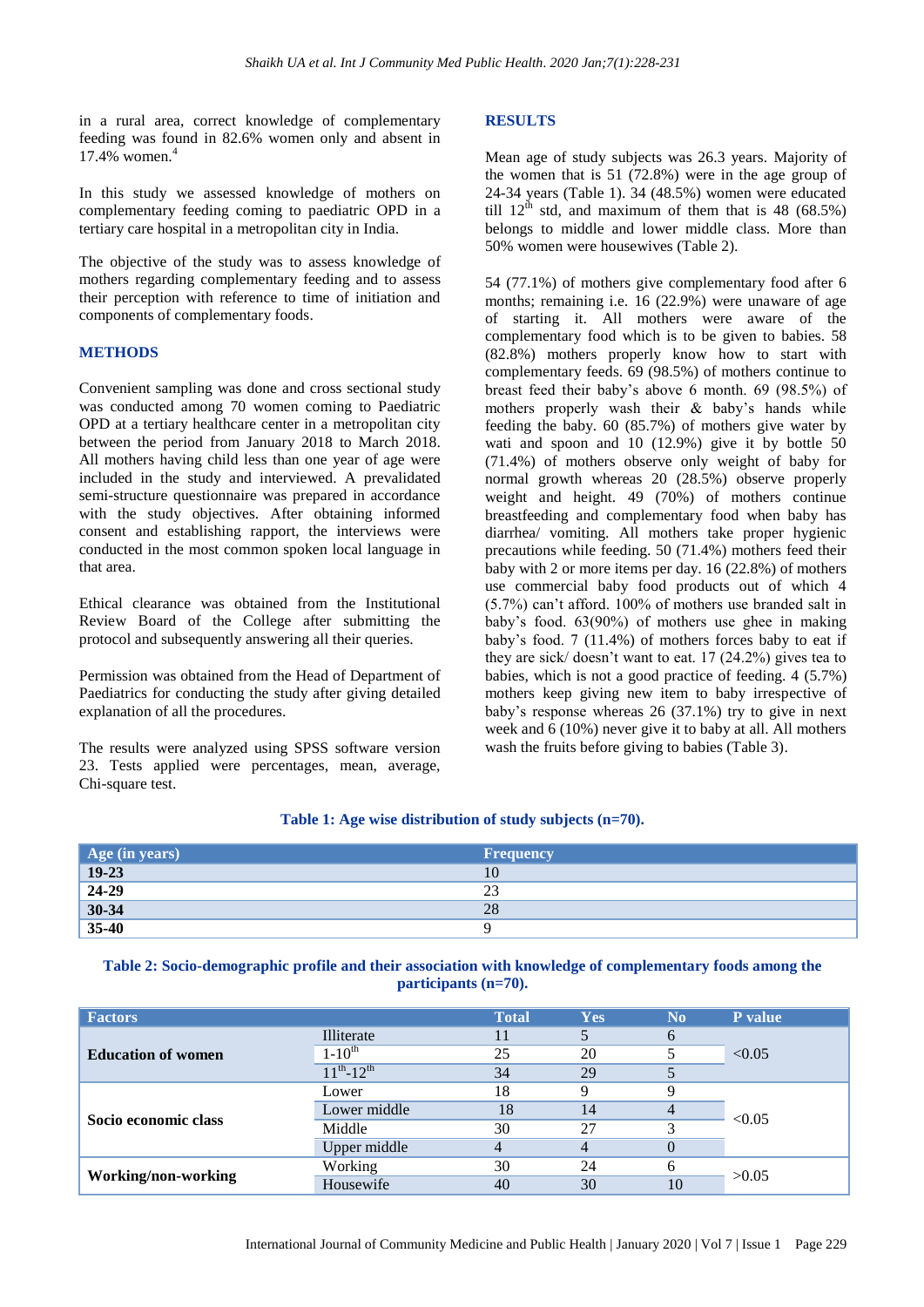

**Figure 1: Initiation of complementary food.**



**Figure 2: Continuation of breast feeding.**

**Table 3: Practices of giving supplementary foods (n=70).**

| S.<br>n <sub>0</sub> | <b>Practices</b>                                                                                 | Yes                      | $\overline{\text{No}}$ |
|----------------------|--------------------------------------------------------------------------------------------------|--------------------------|------------------------|
| 1                    | Wash hands before giving food                                                                    | 69                       | 1                      |
| $\mathbf{2}$         | Give water to their baby with wati<br>spoon                                                      | 61                       | 9                      |
| 3                    | Practices hygiene at home while<br>feeding the babies.                                           | 70                       | $\theta$               |
| $\boldsymbol{4}$     | Use commercial baby food<br>products                                                             | 17                       | 53                     |
| 5                    | Use ghee while making baby's<br>food                                                             | 63                       | 7                      |
| 6                    | Wash fruits before giving it to<br>baby                                                          | 70                       | $\Omega$               |
| 7                    | Force to eat if at all baby doesn't<br>want to eat/ sick                                         | 8                        | 62                     |
| 8                    | If baby dislikes a new item then<br>mothers keep on giving it<br>irrespective of baby's response | $\overline{\mathcal{A}}$ | 66                     |
| 9                    | Doesn't knew proper introduction<br>of new item in feeds                                         | 50                       | 20                     |
| 10                   | Use iodized salt in making baby's<br>food                                                        | 70                       | $\theta$               |
| 11                   | Continue both i.e. breast feeding<br>& complementary feed when baby<br>has diarrhea/vomiting     | 49                       | 21                     |
| 12                   | Observe only weight for baby's<br>normal growth                                                  | 51                       | 19                     |

#### **DISCUSSION**

This study was carried out to assess knowledge and practices of mothers regarding complementary feeding. In our study mean age of study subjects was 26.3 years. Majority of the women were in the age group of 24-34 years. 34 (48.5%) women were educated till 12<sup>th</sup> standard, and maximum of them that is 48 (68.5%) belongs to middle and lower middle class. More than 50% women that are 40 were housewives. 54 (77.1%) women had knowledge of complementary feeding and started complementary food at the age of 6 months & perceived that it should be continued till 2 year of age. In a similar study conducted by Rao et al.<sup>5</sup> 155 (77.5%) women started complementary food at 6 months of age and in Garoma study only 55.4% started complementary food at the age of 6 months & 92.4% mother perceived that breast feeding should be continued till 2 year of age while in Owais et al.<sup>6,7</sup> study only 19% of mothers knew the correct age of starting of complementary foods. In Molla et al study 462 (97%) of mothers had satisfactory knowledge of complementary feeding which is far more than this study. 69 (98.5%) mothers continue breast feeding after 6 months of age. All women maintain hygiene while feeding the children.<sup>8</sup> In, Yitayih et al, study also almost all mothers 185 (93.4%) of the respondents washed their hands. 60 (85.7%) of mothers give water by wati and spoon and 12.9% give it by bottle, which should not be used.<sup>9</sup> In Mihreti study 90.8% women thought bottle feeding is better option for feeding.<sup>10</sup> 72.8% of mothers observe only weight of baby for normal growth whereas only 27.2% observe properly weight and height. Most of them didn't know about stunting.

#### **CONCLUSION**

The study concluded that inadequate complementary feeding practices were present among some study subjects. The study also showed that various sociodemographic factors like education of mother and financial conditions play an important role in complementary feeding knowledge & practices. Therefore, these factors need to be addressed to ensure optimal feeding practices among the study population.

#### **LIMITATIONS**

- Study is hospital based so the knowledge of mothers who are not coming to hospitals cannot be assessed.
- Study deals with small sample size.
- Study only includes mothers who live in urban areas.

*Funding: No funding sources*

*Conflict of interest: None declared Ethical approval: The study was approved by the Institutional Ethics Committee*